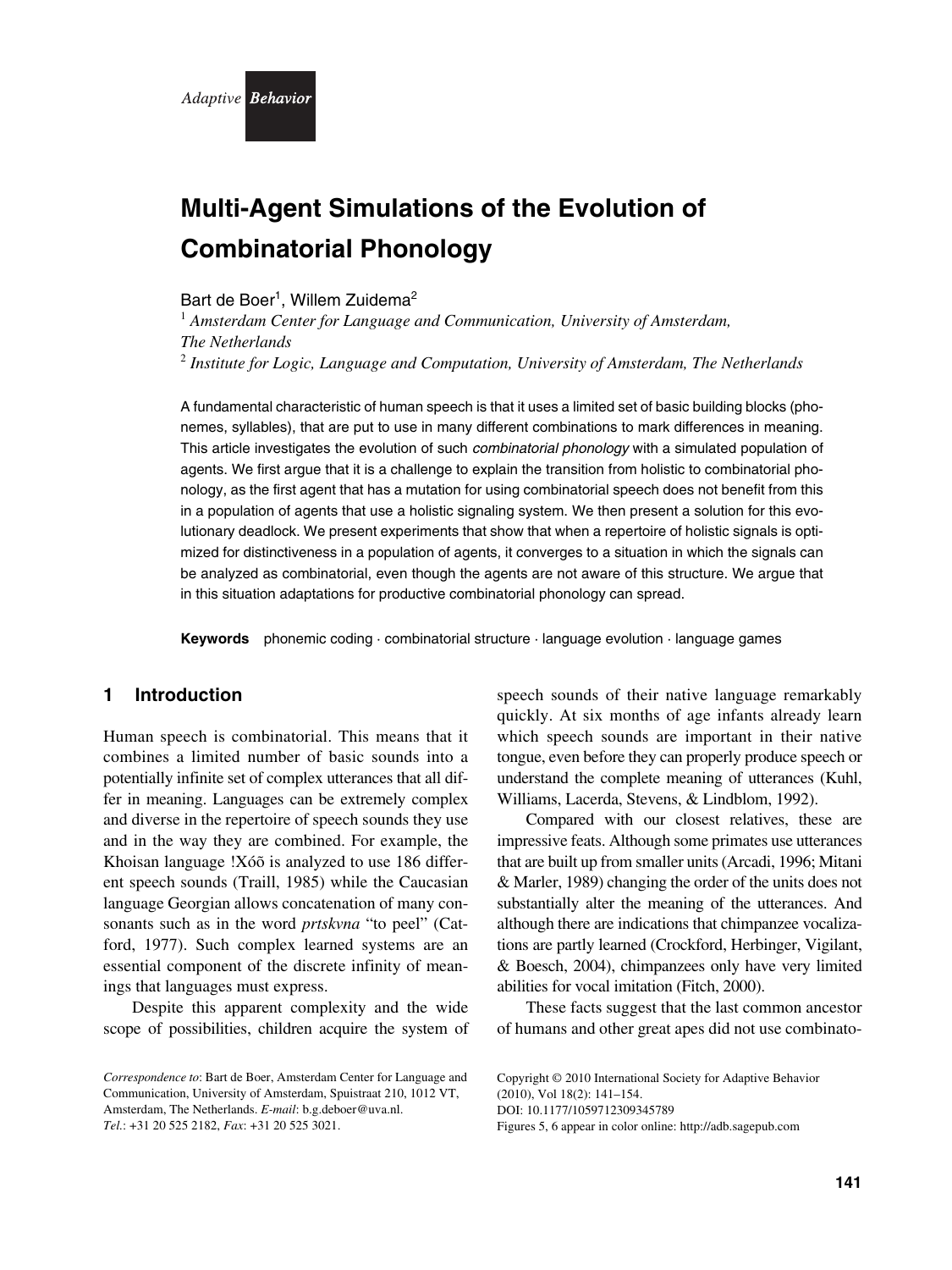rial phonology in semantic communication. Hence, the ability for learning and using combinatorial systems of speech sounds must have evolved in the hominid lineage since. We should thus ask the question how the transition from holistic to combinatorial repertoires of speech sounds could have taken place.

Although combinatorial systems are in general more robust against noise and therefore preferable from an information theoretic point of view (Nowak & Krakauer, 1999), this does not in itself constitute an evolutionary explanation. Crucially, evolutionary explanations must provide a path of ever-increasing fitness, where each new variant can invade in a population where it is initially infrequent. One can imagine that once a holistic repertoire is established in the population, adaptations for combinatorial speech never have a chance to spread. After all, if all the other agents in the population are using holistic systems, a mutant agent will not benefit from being able to produce, perceive, or learn more combinatorial utterances. A recurring problem in language evolution research is that the usefulness of an innovation depends on how many agents in the population can process it: fitness in language evolution is typically "frequency-dependent" (Cavalli-Sforza & Feldman, 1983).

Explanations that propose that the combinatorial nature is an exaptation of existing behavior, such as repetitive motion of the jaw in chewing and breathing (MacNeilage & Davis, 2000) are only partly satisfactory. They first of all only explain the syllable structure of speech, and not the internal combinatorial nature of syllables. But more importantly, they do not provide a formal account of how the proposed adaptations of preexisting behaviors were initially selected for and managed to spread in a population.

Such scenarios would be much more convincing if one could show that even when individuals do not make use of a combinatorial system of internal representations for speech, systems of utterances evolve culturally or genetically—toward showing aspects of combinatorial systems. Such systems can be said to be *superficially combinatorial*. We define superficial combinatorial structure as combinatorial structure that can be observed by an outside observer in a system of signals, but that is not actively used by the agents using the signals. Whenever combinatorial structure is used by agents in producing, perceiving, learning, or storing signals, we prefer to refer to it as a *productive combinatorial* system. We propose a mechanism by which

superficial combinatorial structure can emerge in a population. Subsequently, in a population that uses superficially combinatorial speech sounds, a mutation for using this combinatorial structure would have a chance of spreading, thus providing a pathway of continuously increasing fitness from holistic to productively combinatorial utterances. Adaptations for learning combinatorial structure could evolve in this way.

We propose that optimizing for acoustic distinctiveness a system of speech sounds that are extended in time results in a superficially combinatorial structure. We investigate this using a simulated population of agents that try to imitate each other as well as possible. The results from this study support the hypothesis, and hence fill an important gap in existing explanations for the origins of combinatorial speech.

The model differs in two important ways from the few existing formal models of the evolution of combinatoriality. First, combinatorial and holistic signals are represented in the same way as trajectories in an acoustic space, and the agents in our simulations produce and perceive signals purely holistically. This makes them different from the agents used in Lindblom, MacNeilage, and Studdert-Kennedy (1984) and Oudeyer (2002) where agents make use of the combinatorial structure of the utterances in their repertoire, and the combinatorial structure is built in. These models did not so much investigate the emergence of combinatorial structure itself, but the emergence of discrete categories if some degree of combinatorial structure was already present.

By avoiding an a priori distinction between holistic and combinatorial trajectories, our model is also different from the mathematical model in Nowak and Krakauer (1999), where individuals are assumed to have two independent repertoires in parallel, one holistic and one combinatorial. Moreover, our model also assumes that a new mutant repertoire can only invade in a population if it represents an increase in communicative success *even when talking mainly to speakers of the resident repertoire*. This is a much stricter criterion than used by Lindblom et al. (1984), where a new mutant repertoire is already assumed to invade if a whole mutant population does better than a resident population. It is also much stricter than Nowak and Krakauer (1999), where the holistic and combinatorial repertoires are assumed not to interact at all. In Oudeyer (2002), finally, communicative success is not monitored and does not play a role in the dynamics.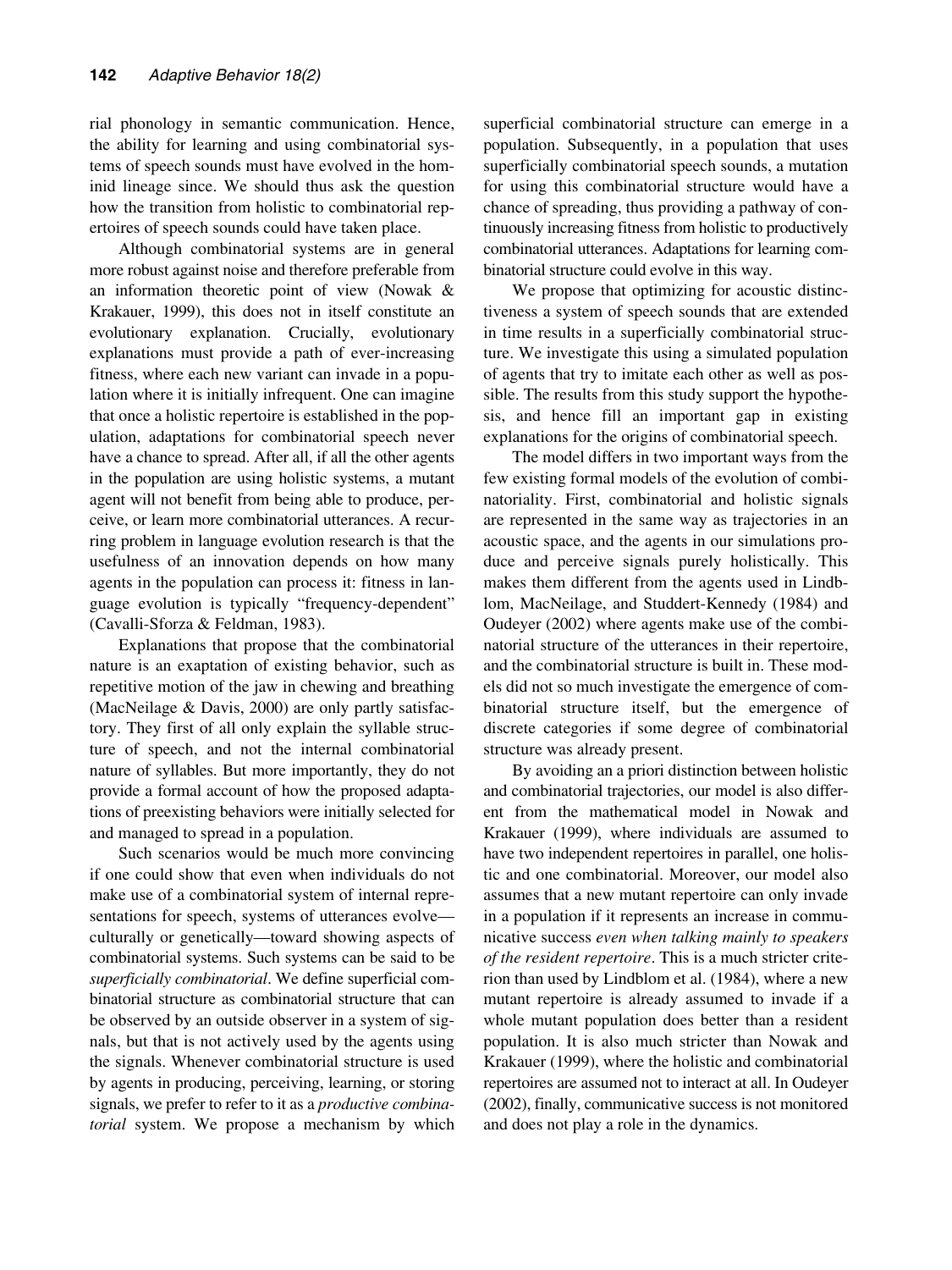## **2 The Model**

The model that was used in this research was an individual- or agent-based computer simulation. In individual-based models of language and its evolution, a population of language users is modeled with a set of simplified models of the individuals (called agents) in the population. Each agent is able to engage in certain language-like interactions with other individuals of the population. The agent-based paradigm has been used by other researchers of language evolution and examples include "language games" (Oliphant & Batali, 1996; Steels, 1997, 1998) and "iterated learning" (Kirby & Hurford, 2001; Smith, Kirby, & Brighton, 2003; Zuidema, 2003). The aim of the agents is to develop a repertoire of signals with which they can communicate as well as possible with the other agents in the population. For this it is required that the agents in the population agree on a repertoire and that the signals in the repertoire are as different from each other as possible.

Each agent has a repertoire of trajectories and is able to produce and perceive these as signals in an abstract "acoustic" space. In the experiments presented here, this space was chosen to be two-dimensional, but it could in principle have any number of dimensions. The dimensions can be imagined as features of the acoustic signal. For human perception, such features could be the pitch, the loudness, or the

formants (peaks in the frequency spectrum) of the signal. In the model presented here the space is abstract. The dimensions do not correspond to any real feature of the signal. We decided to use an abstract space, because our aim was to investigate a general property of trajectories used for signaling, independent of the actual properties of perception and production. Using more realistic features would result only in an alteration of the shape of the acoustic space. Our acoustic space is a square with sides of length 10 in all simulations presented here.

Trajectories in this space consist of a fixed number (*N*) of points, representing acoustic signals with fixed duration. Points on a trajectory can be considered as samples of that trajectory, taken at fixed time intervals. Points on a trajectory can have any distance between 0 and *R* to their predecessor and their successor. The values of *N* and *R* were taken to be 20 and 1, respectively in the simulations presented here. The acoustic space and a trajectory are illustrated in Figure 1.

Distances between two trajectories  $T_1$  and  $T_2$  are calculated as the sum over all distances between corresponding points of the trajectories, corresponding to the following equation:

$$
d = \sum_{i=1}^{N} ||t_{1,i} - t_{2,i}|| \tag{1}
$$



**Figure 1** (a) Illustration of an abstract acoustic space and a trajectory in it. (b) Example of shape-preserving noise. Arrows indicate shift by noise. Note correlation between neighboring shifts.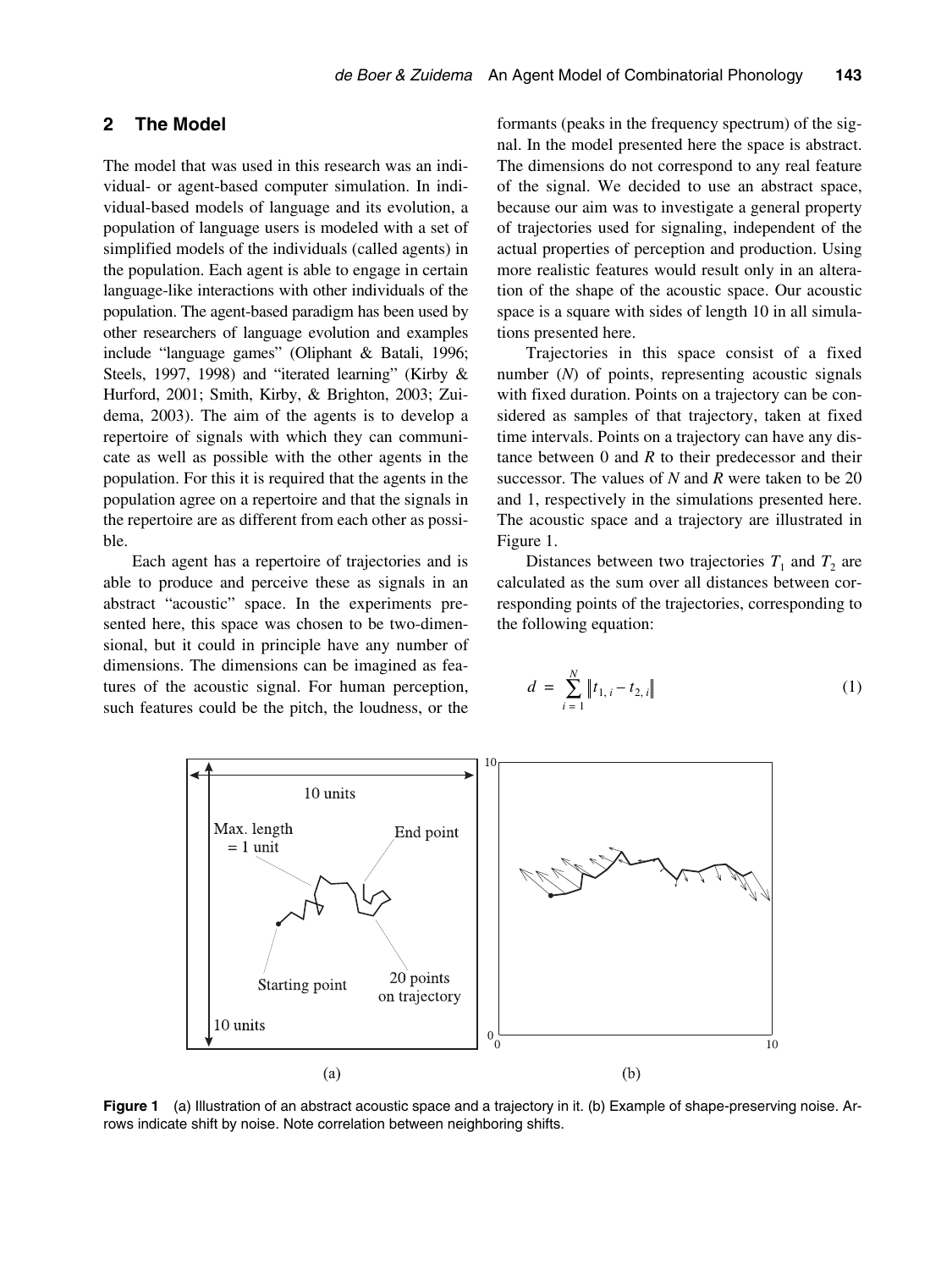where  $t_{1,i}$  and  $t_{2,i}$  are points from trajectories  $T_1$  and  $T_2$ , respectively. The double bars give the Euclidean vector distance (the points  $t_{1,i}$  and  $t_{2,i}$  are of the same dimensionality as the assumed acoustic space). This distance measure is convenient and easy to calculate for trajectories with a fixed number of points. It can be argued that for a variable number of points, a distance measure such as dynamic time warping would be better and that this would probably correspond better to the way humans perceive acoustic signals (Sakoe & Chiba, 1978). Some preliminary experiments with dynamic time warping were performed but no qualitative difference in performance between the two distance measures was found.

When an agent produces an utterance, noise is added. Noise is added in a way that preserves the general shape of trajectories. We found that this leads to faster convergence than adding noise that is independent for each point on the trajectory. Adding noise that is correlated from point to point is more realistic, as it implies the existence of disturbances of longer duration (the behavior of systems with uncorrelated noise was qualitatively similar). The method adds independent shifts to the first and last points of the trajectory, and interpolates for the points in between. A smaller independent shift is also added to all points. In equation form:

$$
t'_{x,i} \leftarrow t_{x,i} + \alpha_i \mathbf{s}_{x,1} + (1 - \alpha_i) \mathbf{s}_{x,N} + \mathbf{n}_i,
$$
 (2)

where  $\mathbf{s}_{x,1}$  and  $\mathbf{s}_{x,N}$  are vectors that are the same for all points *i* on any one trajectory *x*, but different for different trajectories (their components are taken from the normal random distribution with mean 0 and standard deviation  $\sigma_{noise}$ ). The vector  $\mathbf{n}_i$  is different for each point on the trajectory (each component is taken from the normal random distribution with mean 0 and standard deviation  $\frac{\sigma_{noise}}{N}$ ). The  $\alpha$  is a weight factor that varies from 0 on one end of each trajectory, to 1 on the other end:  $\alpha_i = \frac{i-1}{N-1}$ . As this kind of noise preserves the overall shape of a trajectory, it is called shape-preserving noise. An example of shape preserving noise is presented in Figure 1.  $\frac{S_{noise}}{N}$ 

The interaction between agents is modeled by a variant of the "imitation game" (de Boer, 2000, 2001). An imitation game is an interaction between two agents that has been designed to create pressures for signals that are as distinctive as possible, but that does not require the signals to have meaning. This is achieved by letting the agents imitate each other using categorical perception and noisy transmission. Details of the procedure are given below.

The number of trajectories in every agent is set to a fixed number, *K*, beforehand. Trajectories are initialized randomly at the start of the simulations. The first point is randomly taken from the uniform distribution over a square of size  $1 \times 1$  (1/100th of the available acoustic space) at the center of the acoustic space. Subsequent points on the trajectory are generated at distance *R* from the previous points and with uniformly distributed angle with respect to the previous point. An example of such a randomly initialized system can be found in Figure 2a.

A success score is associated with each trajectory of an agent. This score measures how successful a trajectory has been in previous interactions. This score is initially set to 0 for each trajectory.

For each iteration of a simulation, one agent (the *initiator*) is selected randomly from the population of agents. This agent selects one trajectory from its repertoire and makes a slight modification to it. The modification is made by selecting a random point and adding a vector to it. The vector has components that are taken from the normal random distribution with mean 0 and standard deviation  $\sigma_{shift}$ . The value of  $\sigma_{shift}$ was 1 for all simulations presented here. Additionally, we enforce two constraints on the trajectories. First, they must always remain within the bounds of the defined acoustic space. If the modification operation moves points outside of these bounds, they are therefore moved back to the nearest location inside the boundaries. Second, points on the trajectory may never lie more than a distance *R* apart. If the modification operator moves a point further than this distance from its neighbors, these neighbors are shifted toward the modified point such that their distance becomes equal to *R* again. This procedure is repeated for all points on the trajectory.

With the modified trajectory, the agent plays repeated imitation games with all other agents in the population (called *imitators*). In an imitation game, the initiator produces the modified trajectory with noise added to it. The imitator then selects the trajectory in its repertoire that is closest to this, and in turn produces it while adding noise. The initiator then checks whether the trajectory in its repertoire that is closest to this is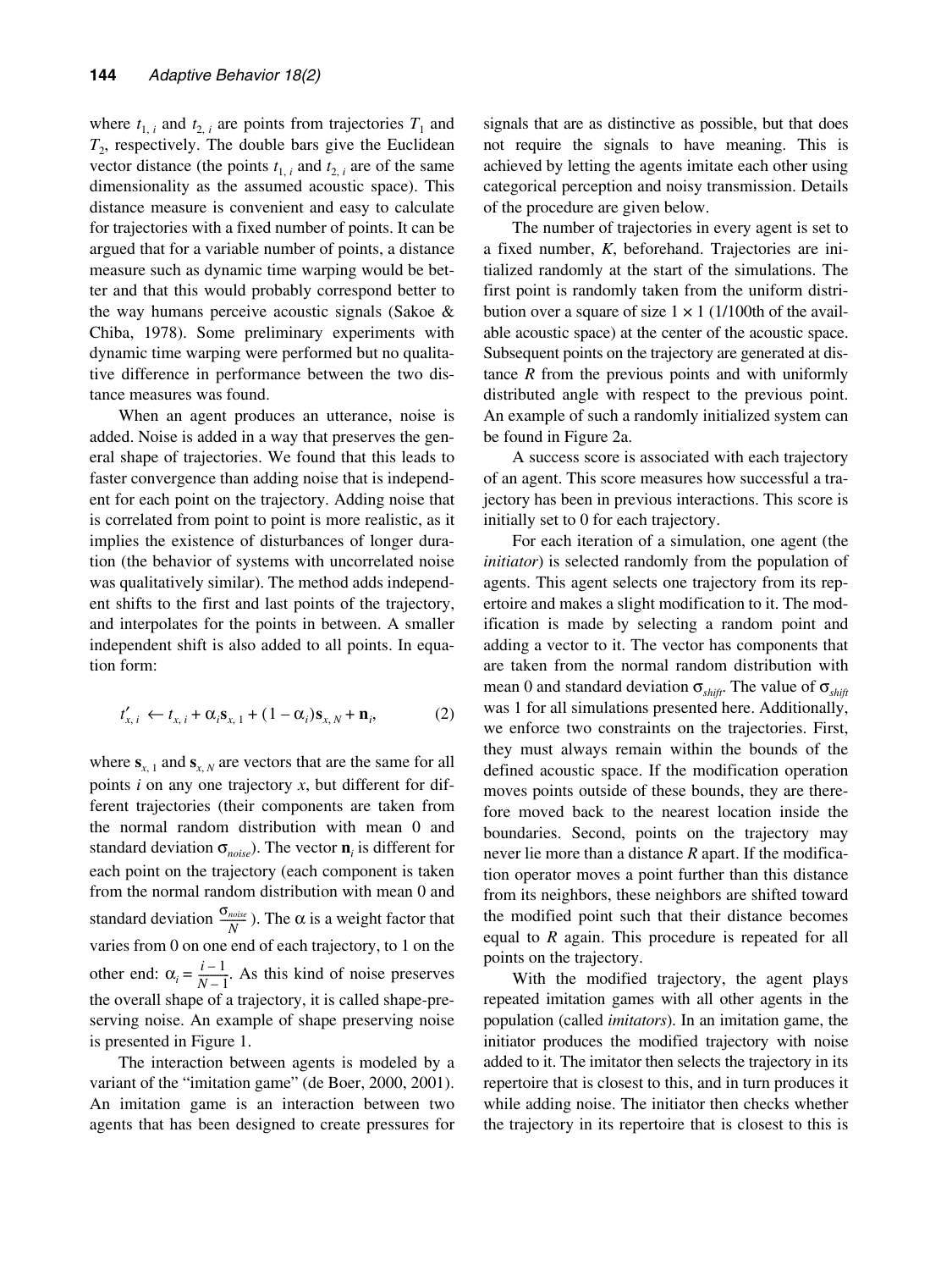

**Figure 2** System of trajectories (a) before and (b) after 60,000 generations. Each cluster in (b) contains a trajectory for each agent in the population. Note how trajectories become bunched up in the corners. (c) The success over the iterations of a population of 10 agents using four trajectories each.

the same as the trajectory that was originally selected to start the game. If this is the case, the imitation game is successful, else it is a failure. In this way, 50 imitation games are played with each other agent in the population. Finally, the number of successful games is divided by the total number of games played. This number ( $s_{modified}$ ) is compared with the success score (*soriginal*) of the selected trajectory. If it is lower, the modified trajectory is discarded, and the original trajectory is kept. If the score is higher, the original trajectory is averaged with the modified trajectory and this is stored in the agent's repertoire. The calculation is as follows:

$$
t_{new, i} \leftarrow \beta t_{original, i} + (1 - \beta) t_{modified, i}, \tag{3}
$$

where  $\beta$  is a weighting constant, whose value was set to 0.5 in the simulations presented here. In the case of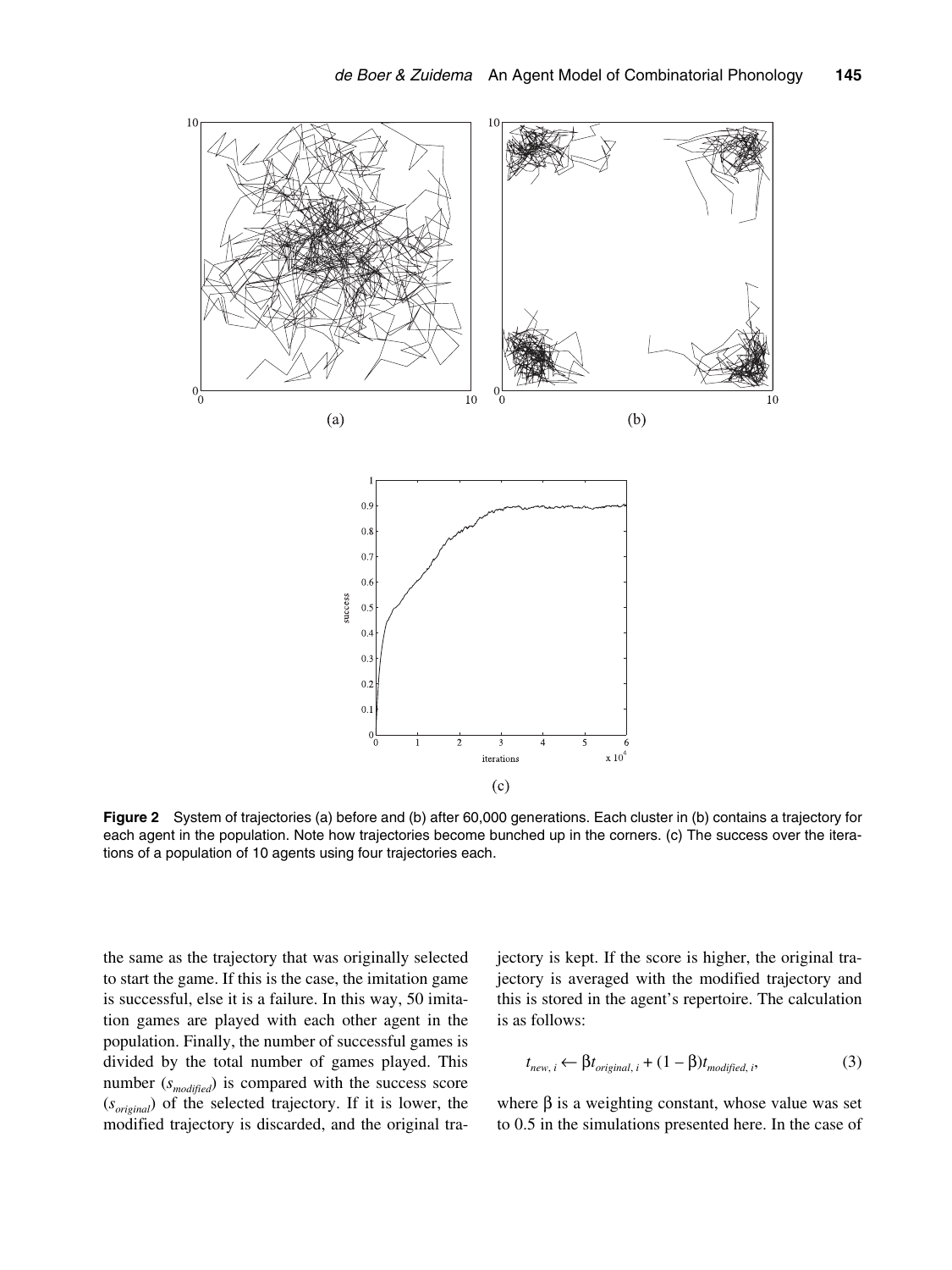both success and failure, the success score of a trajectory is updated similarly:

$$
s_{new} \leftarrow \beta s_{original} + (1 - \beta) t_{modified}, \tag{4}
$$

where  $s_{modified}$  is the success of the modified trajectory in the imitation games. This procedure is repeated for a predetermined (but large) number of iterations. Trajectories eventually converge to a local optimum. For ease of reimplementation all the important algorithms are described in pseudocode in the Appendix. The notation is adopted from Cormen, Leiserson, and Rivest (1993).

## **3 Results**

Running the system results in increasing average success of imitation as well as increasing structure in the repertoire of trajectories that is used in the population. All simulations were run with a population of 10 agents and with a noise standard deviation ( $\sigma_{noise}$  in the equations) of 2. The first thing to note is that success increases over the iterations and converges to an asymptotic value, as illustrated in Figure 2. This figure shows the running average of success (calculated as  $\bar{x}_t$   $\leftarrow$  $0.999\overline{x_{t-1}} + 0.001x_t$ , where  $x_t$  is the success at time *t* and  $\bar{x}_t$  is the running average at time *t*) for a typical run in which there were four trajectories per agent. Between 3,000 and 30,000 iterations, the success rises almost linearly, after which a plateau is reached and maintained. For larger numbers of trajectories, success rises slower and a somewhat lower final value is reached. This is to be expected, as only one trajectory gets adapted per iteration, so adapting more trajectories takes more iterations. Also, given a limited acoustic space and a fixed noise level, confusion probability is expected to be greater for larger numbers of trajectories, and success correspondingly lower.

More interesting for the purpose of this article is what happens to the configuration of the trajectories. In Figure 2, the initial (random) trajectories of all agents are shown in the acoustic space, as well as the trajectories after 60,000 generations. The trajectories form clusters with different shapes and positions. Each agent in the population has a trajectory in each cluster. It is found that the four trajectories of each agent bunch up in the four corners of the acoustic

space. This seems understandable, as in this way, trajectories within a cluster are close together, while distance between clusters is maximized. Both properties contribute to higher success in imitation.

The question then arises what would happen if a fifth trajectory were added to the repertoires. It is conceivable that a structure would emerge in which the fifth trajectory is bunched up in the center of the acoustic space, giving a structure similar to the five dots on the face of a die. This would be analogous to the structures found when optimizing vowel systems, where the acoustic distances between vowels are maximized (for instance: de Boer, 2000, 2001; Liljencrants & Lindblom, 1972; Oudeyer, 2001, 2005). However, this is not what is found in our experiments.

When adding a fifth trajectory to the repertoire, it generally becomes stretched out from one corner of the acoustic space to another. This is shown in Figure 3. It can be observed that four trajectories are still bunched up in the corners of the acoustic space, but that the fifth trajectory is now on the diagonal. For clarity the repertoire of a single agent is shown in Figure 3b. This shows the identical structure.

In fact, with hindsight it is understandable that trajectories would stretch out over the diagonal, as this results in a larger distance between the points on the stretched out trajectory and the trajectories in the corners than for a trajectory bunched up in the center. The average distance of points on the trajectory to the two corners it visits remains equal, while the average distance to the two corners it does not visit increases (Zuidema, 2005).

The situation is less clear for larger numbers of trajectories. Therefore the simulation was run for other numbers of trajectories as well. As the complexity of the imitation games increases proportionally to the square of the number of trajectories, and the number of games it takes to converge increases at least linearly with the number of trajectories per agent, the total time for the simulations to run increases with at least the cube of the number of trajectories. Running these simulations is therefore very time consuming, and only six and 10 trajectories were tried. These are shown in Figure 4. The system with six trajectories uses two diagonal trajectories in addition to the four trajectories in the corners. The system with 10 trajectories is more complicated, and therefore an individual agent is shown in the rightmost frame of the figure. It can be observed that all trajectories make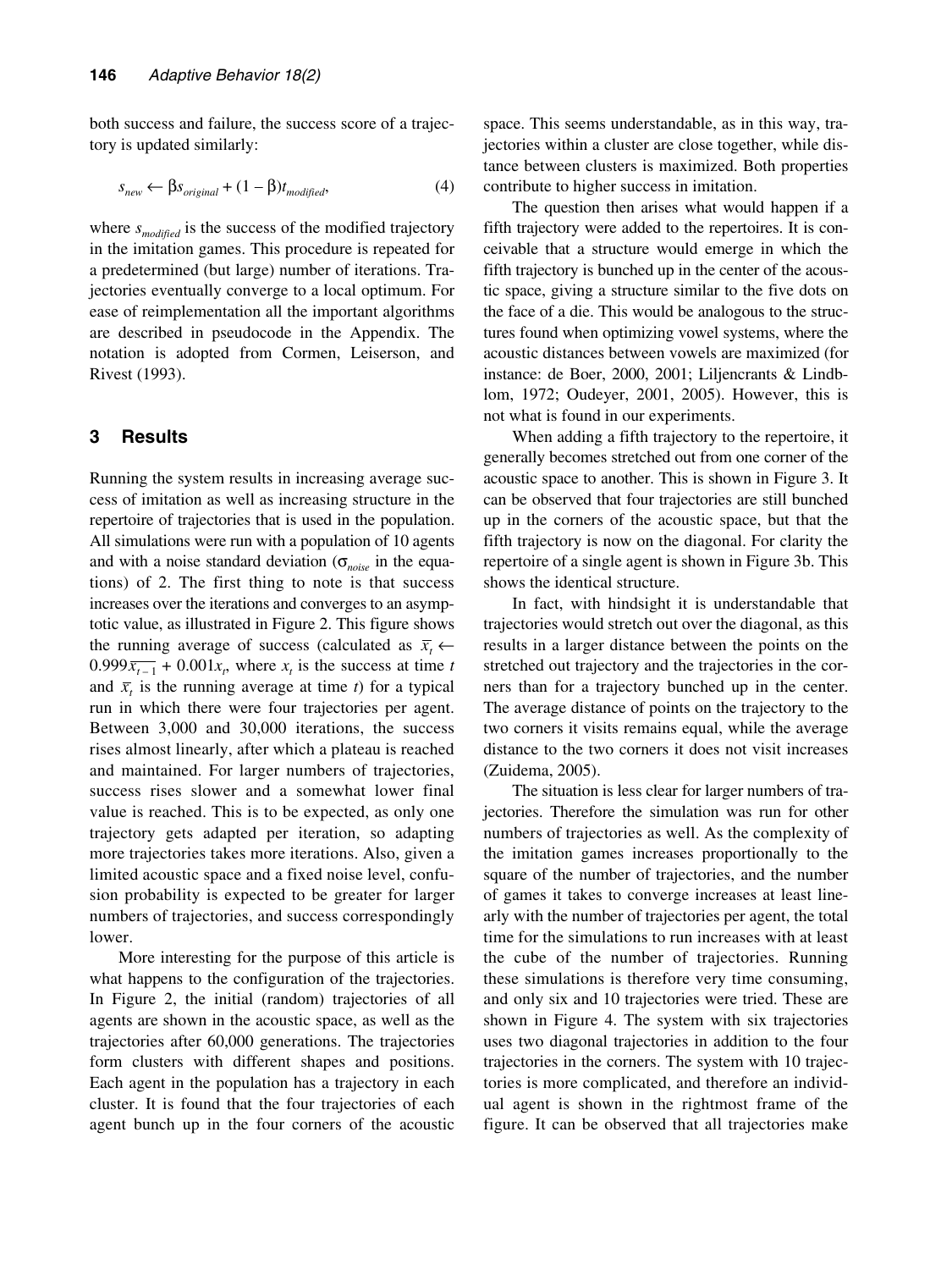

**Figure 3** Population of 10 agents with five trajectories each after 60,000 generations. (a) Shows the whole generation, (b) shows the repertoire of one agent from the population.

use of the corners of the acoustic space, and that trajectories that make use of the same two corners, have different directions. It is also noteworthy that there is no trajectory bunched up in the upper right corner. Apparently stretched out trajectories are sufficiently distinctive.

In order to get more than an impressionistic view of how combinatorial structure emerges, a quantitative measure is needed. However, quantitative measures of the degree of combinatoriality appear to be non-existent in both the linguistic and animal communications literature. This is understandable, as all human languages have combinatorial structure, and therefore measuring the degree of recombination is not interesting linguistically. Animal communication systems, on the other hand do not tend to have combinatorial structure, so measuring it is also not usually done by biologists. The few efforts that have been made (Mitani & Marler, 1989) depended on measuring similarities in the (spectrograms of) observed signals by hand. This is not satisfactory for the present purpose.

A quantitative measure of combinatorial structure would ideally be based on the ratio between the number of building blocks and the number of utterances in the system. This reduces the question to finding the building blocks of a repertoire of signals. Unfortunately, there are no readily usable techniques for this, either. In linguistics, building blocks for speech are defined by

using a combination of knowledge of articulatory gestures and *minimal pairs*. Minimal pairs are pairs of words that differ only in one sound, but have different meanings. As this procedure depends both on the knowledge of possible articulatory gestures and on meaning, it cannot be directly applied to our system.

However, the notion of trajectories moving in a predictable way from building block to building block can be used to define a crude measure of the amount of combinatorial structure that exists in the system. If it is assumed that trajectories move in a (more or less) straight line from building block to building block, then in a combinatorial system start- and endpoints of trajectories are expected to lie closer together on average than intermediate points on the trajectories.

Here a measure of phonemicity that is based on these considerations is proposed. The average weighted distance between start- and endpoints is calculated, as well as the average weighted distance between other points on a trajectory. A non-linear weighting function is used to give disproportionally higher weight to points that are close together. Another weighting function is used to give higher weight to points on a trajectory that are further away from the start- and endpoints.

The average weighted distance between start- and endpoints, *E*, is calculated as follows: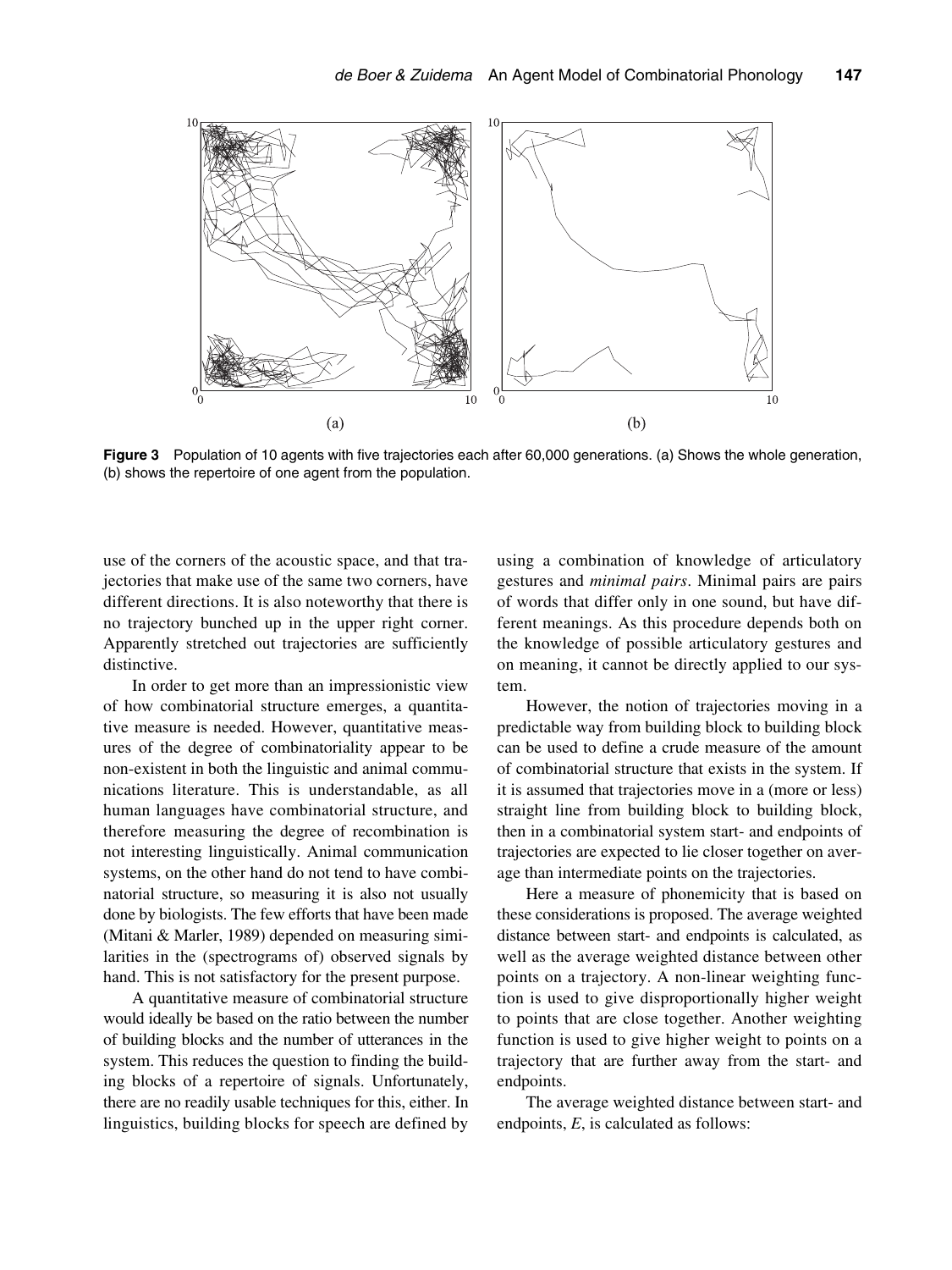

**Figure 4** Results for larger number of trajectories. Shown are a system with six trajectories (a), a system with 10 trajectories (b) and the repertoire of an agent from the population with 10 trajectories. Trajectories in (c) have been given different styles to make them easier to follow. Note that trajectories that appear to follow a similar path have starting points (indicated with a black dot) in different corners.

$$
E = \sum_{i=1}^{M} \sum_{j=i+1}^{M} W(\Vert t_{i,1} - t_{j,1} \Vert) + W(\Vert t_{i,1} - t_{j,N} \Vert) + W(\Vert t_{i,N} - t_{j,1} \Vert) + W(\Vert t_{i,N} - t_{j,N} \Vert)
$$

where *M* is the number of trajectories, *N* is the number of points on a trajectory, and  $t_{i,j}$  is point *j* on trajectory *i*.

The average weighted distance between intermediate points is calculated as follows:

$$
D = \sum_{i=1}^{M} \sum_{j=i+1}^{M} \sum_{k=1}^{N} V(k) \Big( W(||t_{i,k} - t_{j,N-k+1}||) + W(||t_{i,N-k+1} - t_{j,1}||) \Big)
$$

The weighting functions are as follows:

$$
W(d) = 1 - erf(2d)
$$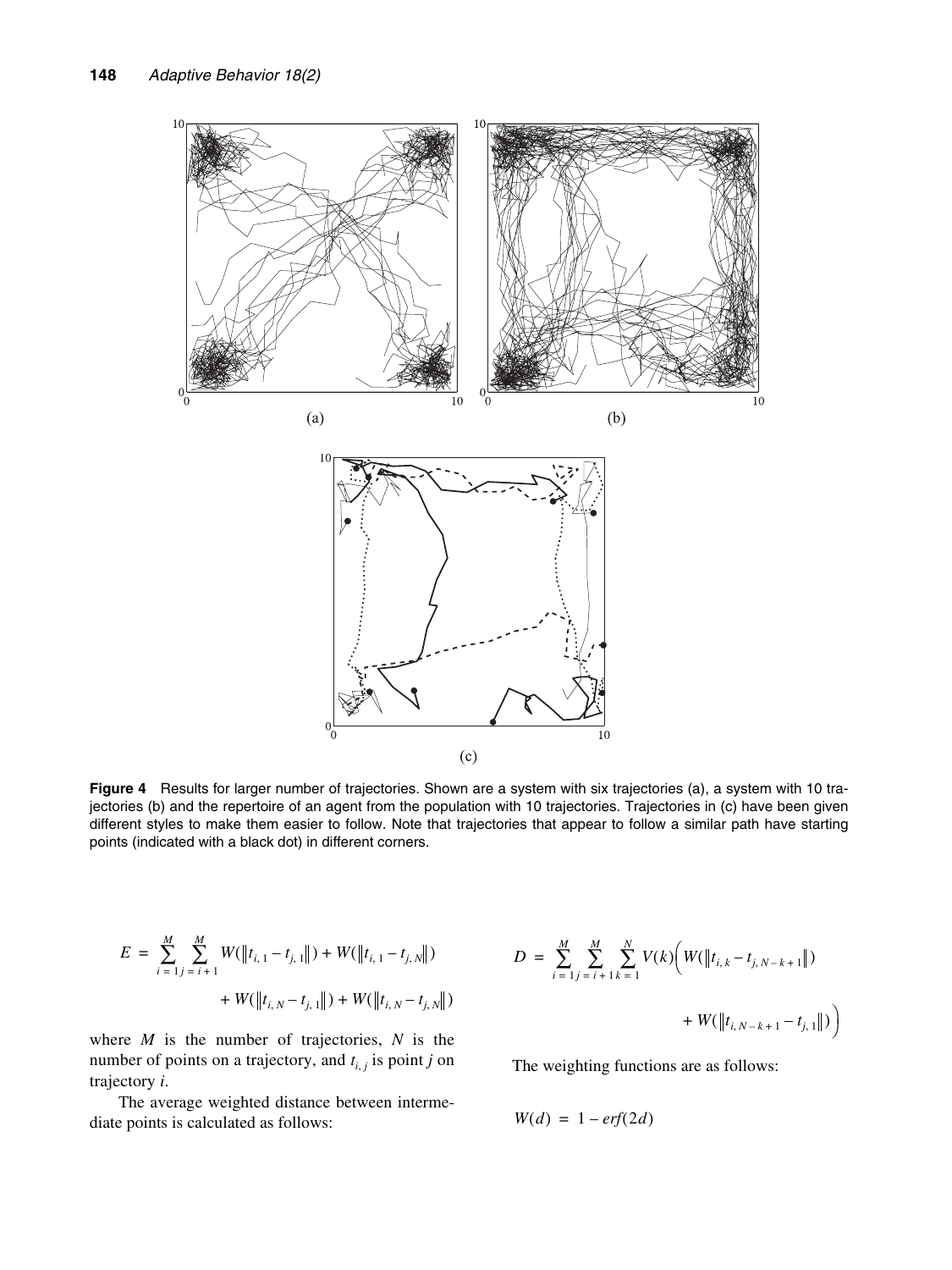

**Figure 5** Boxplots of phonemicity measured for 10 runs of one million imitation games for populations of 10 agents with nine trajectories each. Notches in the box plots indicate the intervals for 5% significance. For reference, the phonemicity of an "ideal" system of nine trajectories (described in the text) is indicated as a gray line. Also shown are the medians of phonemicity for systems of six (dashed line) and 16 (dotted line) trajectories, as well as the phonemicity of nine trajectories in a circular space (gray dash-dotted line).

for the weighting of distances  $d$ , where erf $(x)$  is the *error function*, the cumulative probability density function corresponding to the normal distribution. This function approximately models the probability of confusion of two trajectories when normally distributed noise is added.

The weighting of intermediate points is weighted as follows:

$$
V(k) = \frac{(k-1)(N-k)}{\sum_{i=1}^{N} (i-1)(N-i)}
$$

Finally, phonemicity is calculated as the logarithm of the ratio between *E* and *D*:  $P = \ln \frac{E}{D}$ . *D* ---

This measure was calculated over 10 runs of a system with 10 agents that each had nine trajectories. For each run, one million imitation games were run. The results are presented in Figure 5.

In this figure it can be seen that phonemicity increases over time, and levels off after about 500,000 imitation games. Phonemicity levels off below the value for an ideally holistic system of nine trajectories (defined as a system that uses three corners in all their nine combinations) but higher than the phonemicity value for the original random systems. The increase in phonemicity appears to be independent of the number of trajectories, but the shape of the space in which the trajectories exist appears to be crucial. For square spaces, phonemicity increases, but for the circular space, no significant increase is observed. Some structure does appear to emerge (as illustrated in Figure 6) but according to our measure, this is not more phonemic than random structure. Whether this illustrates a weakness in the measure, or a real lack of structure in a space without corners, remains to be investigated. In any case, the phonemicity measure is still quite crude, as there is a rather large amount of fluctuation, and values still depend on the length of the trajectories and the size of the space. However, it is clear from these results that combinatorial structure increases because of the optimization for imitative success that occurs over time.

#### **4 Conclusion**

All experiments with more than four trajectories resulted in repertoires with trajectories that were stretched out through the available acoustic space. Only the corners were occupied by trajectories that were bunched up into point-like signals. Moreover, the trajectories in the repertoires reused the same start- and endpoints.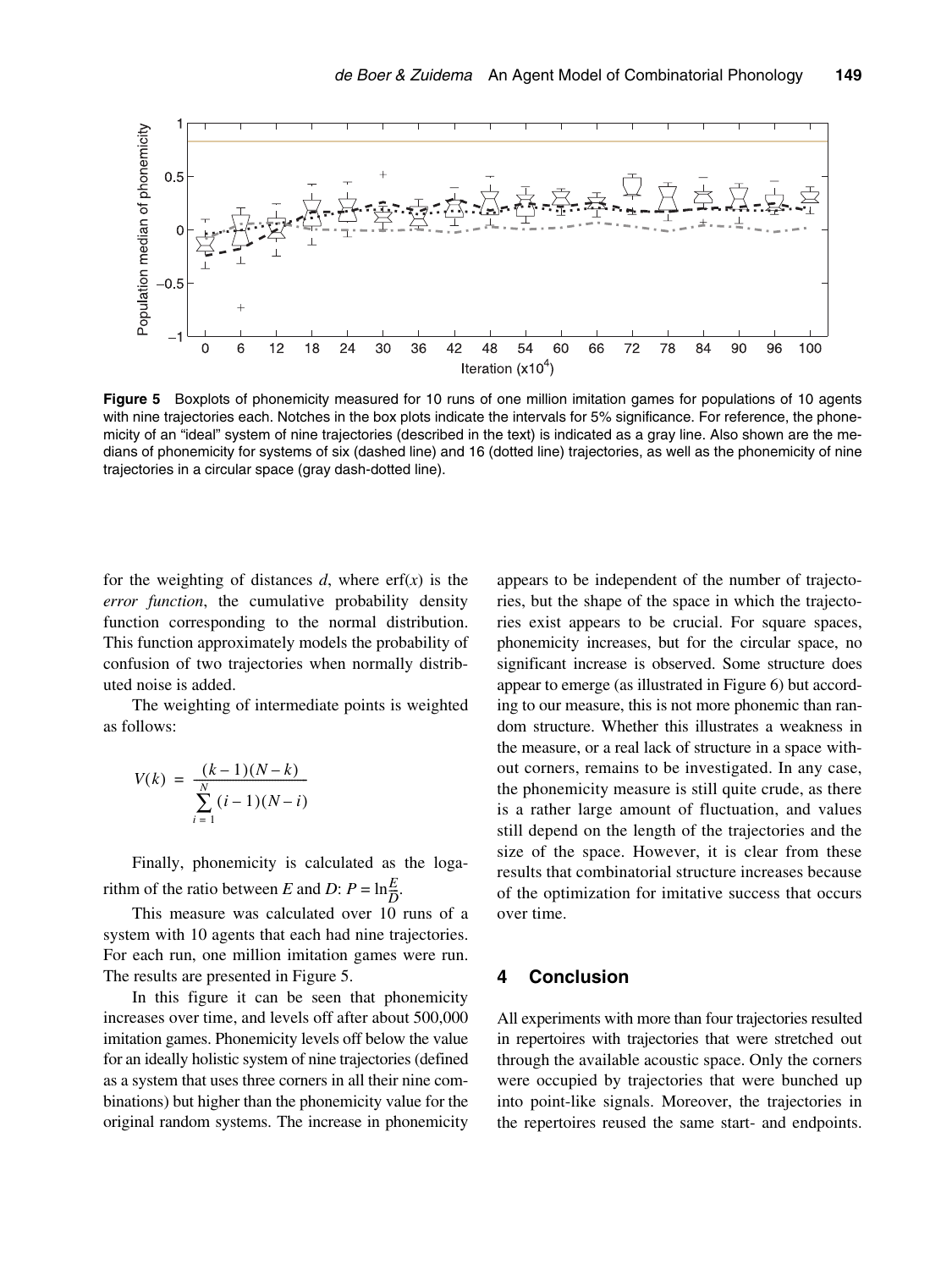

**Figure 6** Development of one agent's trajectories in a circular space. Note that there appears to be some structure in the system in that start- and endpoints of trajectories tend to occur close together. Also note that the system remains quite stable between games 500,000 and 1,000,000.

They can therefore be considered to be constructed from a limited number of building blocks. In this sense, they are combinatorially coded. Using a quantitative measure of the degree of combinatorial structure, it was shown that in systems consisting of nine trajectories, the amount of combinatorial structure increases over time, and approaches the value of the optimally combinatorial system.

The emerged repertoire with 10 trajectories that is shown in Figure 4, can be analyzed as having four basic building blocks: the four corners of the acoustic space. The 10 trajectories can be coded by their starting corner and their ending corner. The trajectories then become: tl-tl, tl-tr, tl-bl, tr-tl, tr-br, bl-bl, bl-tl, brbr, br-tr, and br-tl (tl is top left, tr is top right, bl is bottom left and br is bottom right). Although some information about the actual path of the trajectory is lost in this way, these descriptions are sufficient for playing successful imitation games. The system of 10 trajectories can therefore be considered to be built up from four phonemes.

It must be stressed that the agents that use these repertoires of trajectories are not aware of this. They store, perceive, and produce the trajectories in a completely holistic way. The repertoire is therefore only *superficially* combinatorial.

As the structure is present in the repertoire of trajectories, however, it becomes advantageous for agents to exploit it. Agents can evolve learning mechanisms that learn utterances in a combinatorial way instead of holistically. In this way, agents can evolve toward using combinatorial structure productively, as in human speech.

In this way, the (biological or cultural) evolution of sound systems toward superficial combinatorial structure through the pressure of increasing acoustic distinctiveness allows biological evolution of the learning mechanisms to take place. Even though an agent might be the only one in the population to actively use combinatorial structure, it will still have an advantage over the other agents, as the combinatorial structure is already superficially present. This is completely different from the situation where an agent mutates toward the ability to use combinatorial structure in a population where no speech with combinatorial structure is used.

One important point that could be improved is the acoustic space that was used. In the experiments it is a square without internal structure. It would be interesting to investigate spaces that are more plausible, both from the perspective of production and perception. This would alter the shape of the allowed space. As the emerged trajectories in the experiments presented here appear to exploit the shape of the available space (trajectories tend to use corners) it is likely that trajectories in a more complex space would exploit its features to maximize distinctiveness. These features could conceivably be used to explain universal properties of human sound systems.

We have explored such more complex spaces using direct optimization of systems of trajectories (Zuidema & de Boer, 2009). No interactions between language users were modeled in that article, but similar systems of superficially combinatorial trajectories were obtained by optimizing systems of trajectories for acoustic distinctiveness directly. This was computationally less demanding and many more different settings could therefore be explored. Most notably, systems that existed in a three-dimensional space also showed the emergence of combinatorial structure (Fig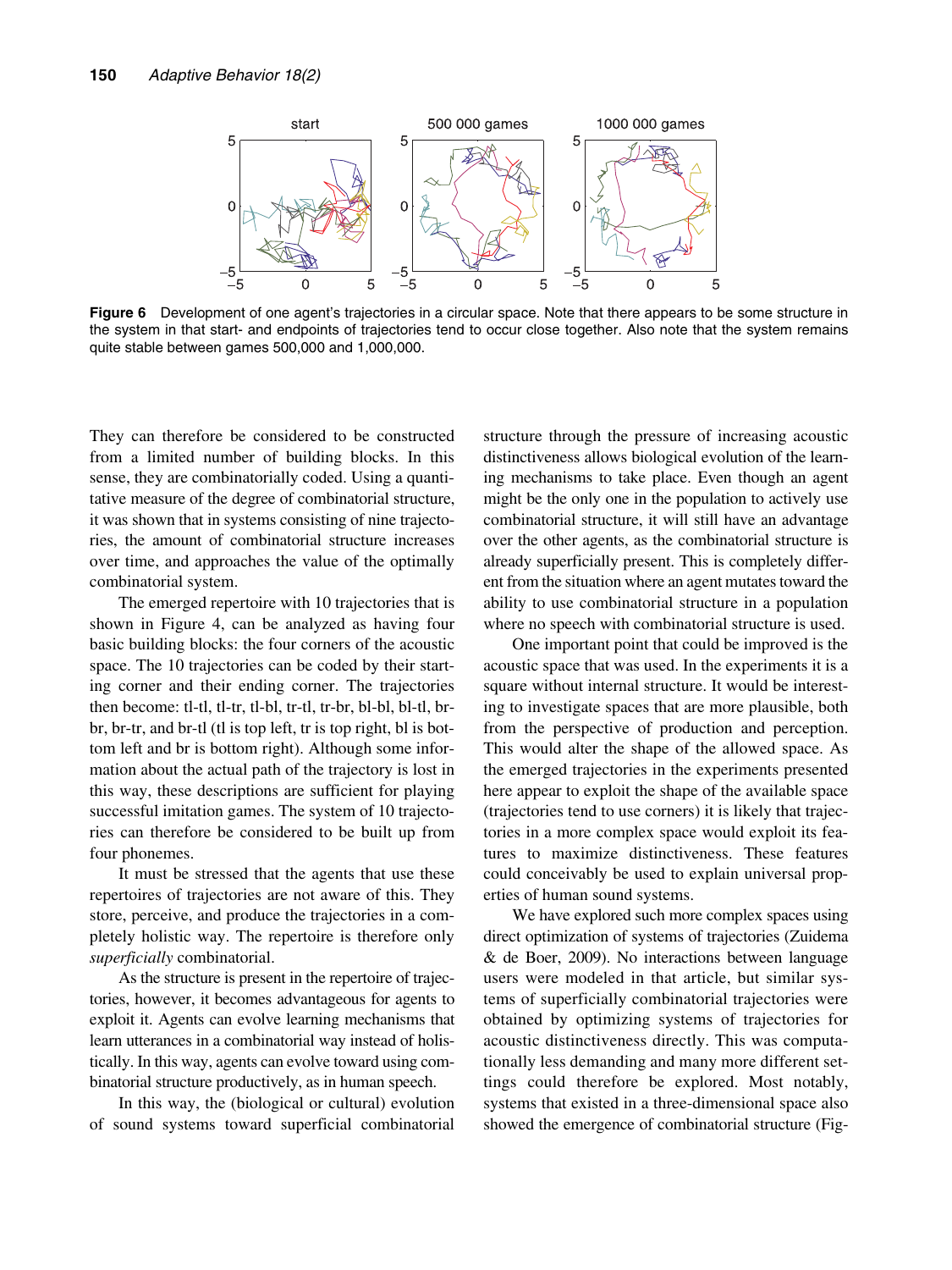ure 9b in Zuidema & de Boer, 2009). As the results from optimization appear to follow the same pattern as the results from the agent-based models, it is probably safe to conclude that agent-based models would also result in combinatorial systems under all the different conditions explored by optimization. However, pursuing this might be an avenue of future research.

An interesting but difficult question concerns the details of the effective acoustic space relevant for human evolution: that is the space that would realistically model the range of sounds early hominins could produce and the similarities between those sounds as they would perceive them. Would formants form important dimensions in that space, as they do in modern speech perception? Or would pitch or other functions of spectral energy be more salient? Answers to such questions might come from detailed modeling of hominin vocal tracts (e.g., de Boer, 2008, 2009) combined with data about primate auditory perception. However, in this article we avoid such questions by focusing on an abstract acoustic space and on results that are robust to the particular shape of that space.

In the most basic case investigated in this article, it has been shown that trajectories that are maximized for distinctiveness develop a structure that can be interpreted as combinatorial and that can be exploited by agents that learn speech combinatorially. This creates an interaction between cultural evolution of a repertoire and biological evolution that allows combinatorial learning of speech to evolve.

### **Appendix: Pseudocode**

This appendix contains the pseudocode representation of the most important algorithms that were used in this study and that have been described in the text. Algorithms that were considered too obvious (such as finding the closest trajectory to another trajectory) have been omitted. The basic loop of the algorithm is called DISTRIBUTED OPTIMIZATION and all other functions are called from there. Notational conventions follow those of mathematics and computer science. Function names are written in small caps, variable names in italics, and control words in bold. Assignments are indicated with a left arrow, while comparisons are indicated with an equals sign. Properties (or members in object-oriented programming parlance) of variables are indicated with *variable.property* notation. Comments are preceded with a % sign.

```
DISTRIBUTED OPTIMIZATION(A)% A is the population of agents
repeat N_{games} times
    initiator \leftarrow random agent from A
    T_{original} \leftarrow random trajectory from initiator
    T_{shifted} \leftarrow SHIFT TRAJECTORY(T_{original}, \sigma_{shift})
    T_{shifted}.success \leftarrow 0replace T_{original} with T_{shifted} in initiator
        repeat N_{test} times
             imitator \leftarrow random agent from A, different from initiator
        T_{shifted}.success \leftarrow T_{shifted}.success + PLAY GAME (initiator, T_{shifted}, imitator)end repeat
        if T_{shifted}. Success/N_{test} < T_{original}. Success
             restore T_{original} in initiator
        else
             T_{new} \leftarrow \text{Mix TRAJECTORIES}(T_{original}, T_{shifted}, \alpha)T_{new}.success \leftarrow \beta \cdot T_{original}.success + (1 - \beta) T_{shifted}.success/N_{test}replace T_{shifted} with T_{new} in initiator
        end if
```

```
end repeat
```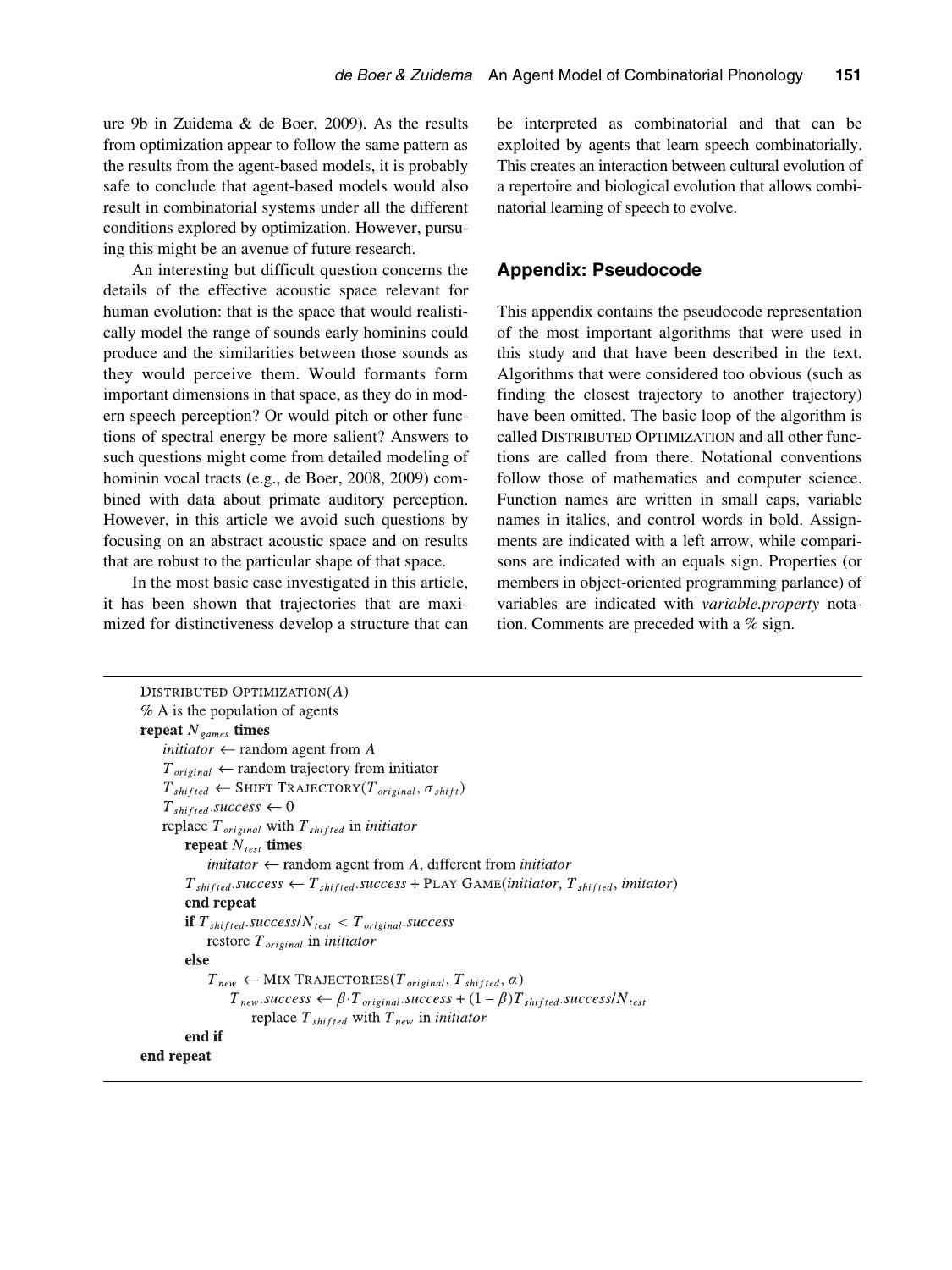$T_{out} \leftarrow$  SHIFT TRAJECTORY( $T_{in}, \sigma_{shift}$ )  $\% T_{in}$  is the trajectory to be shifted,  $\sigma_{shift}$  is the standard deviation of shift noise  $\%$  G( $\mu$ ,  $\sigma$ ) is 2-dimensional Gaussian noise with mean  $\mu$  and standard deviation  $\sigma$  $i \leftarrow$  random point on  $T_{in}$  $T_{out}.i \leftarrow T_{in}.i + G(0, \sigma_{shift})$ for  $j \leftarrow i$  to  $N_{points} - 1$ **if**  $|T_{out}.j - T_{in}.[j + 1]| > maxdist$  $T_{out}$ [j + 1]  $\leftarrow$  maxdist/ $[T_{out} \cdot j - T_{in} \cdot [j + 1]] (T_{in} \cdot [j + 1] - T_{out} \cdot j)$ else  $T_{out}$ [j + 1]  $\leftarrow T_{in}$ [j + 1] end if end for for  $j \leftarrow i$  down to 1 **if**  $|T_{out}.j - T_{in}.[j-1]| > maxdist$  $T_{out}$ [j - 1]  $\leftarrow$  maxdist/| $T_{out}$ .j -  $T_{in}$ [j - 1]|  $(T_{in}$ [j - 1] -  $T_{out}$ .j) else  $T_{out}$ [ $j-1$ ]  $\leftarrow$   $T_{in}$ [ $j-1$ ] end if end for

 $T_{out} \leftarrow \text{Mix TRAJECTORIES}(T_1, T_2, \beta)$ % Trajectories  $T_1$  and  $T_2$  are mixed with weighing parameter  $\beta$ for all points *i* on  $T_1$  $T_{out}.i \leftarrow \beta \cdot T_1.i + (1 - \beta)T_2.i$ end for

success  $\leftarrow$  PLAY GAME(initiator,  $T_{init}$ , imitator) % *initiator* and *imitator* are agents that play the game  $\% T_{init}$  is a trajectory from *initiator*'s repertoire with % which the game is played  $T_{said} \leftarrow$  ADD NOISE( $T_{init}, \sigma_{noise}$ )  $T_{imit} \leftarrow \text{imitator's closest trajectory to } T_{said}$  $T_{resp} \leftarrow$  ADD NOISE( $T_{imit}, \sigma_{noise}$ )  $T_{succ} \leftarrow initiator's closest trajectory to T_{resp}$ if  $T_{succ} = T_{init}$  $success \leftarrow 1$ else  $success \leftarrow 0$ end if

 $T_{noise} \leftarrow$  ADD NOISE( $T_{pure}, \sigma_{noise}$ ) % Add shape preserving noise to trajectory  $T_{pure}$ %  $G(\mu, \sigma)$  is 2-dimensional Gaussian noise with mean  $\mu$  and standard deviation  $\sigma$  $S_{start} \leftarrow G(0, ?\sigma_{noise})$  $S_{end} \leftarrow G(0, ?\sigma_{noise})$ for  $i \leftarrow 1$  to  $N_{points}$  $T_{noise}, i \leftarrow T_{pure}, i$ +  $S_{start}(N_{points} - i)/(N_{points} - 1)$  $+ S_{end}(i-1)/(N_{points}-1)$ +  $G(0, \sigma_{noise}/N_{points})$ end for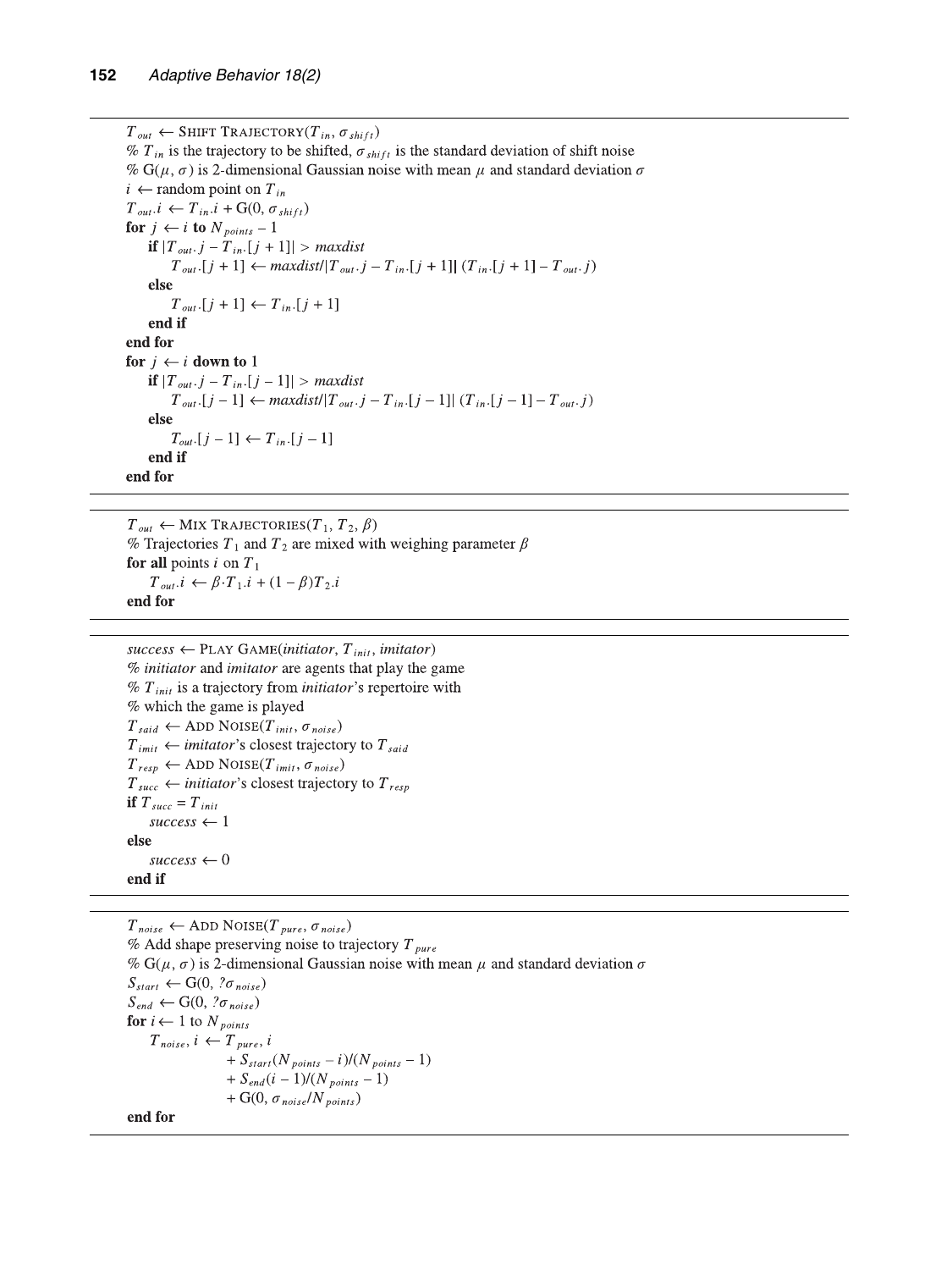## **Acknowledgments**

WZ is funded through a Veni-fellowship (639.021.612, Exacte Wetenschappen) and BdB through a Vidi-fellowship (016.074.324, Geesteswetenschappen) of the Netherlands Organisation for Scientific Research. We thank our anonymous reviewers for their comments.

## **References**

- Arcadi, A. (1996). Phrase structure of wild chimpanzee pant hoots: patterns of production and interpopulation variability. *American Journal of Primatology*, *39*, 159–178.
- Catford, J. C. (1977). Mountain of tongues: the languages of the Caucasus. *Annual Review of Anthropology*, *6*, 283– 314.
- Cavalli-Sforza, L. L., & Feldman, M. W. (1983). Paradox of the evolution of communication and of social interactivity. *Proceedings of the National Academy of Sciences of the USA*, *80*, 2017–2021.
- Cormen, T. H., Leiserson, C. E., & Rivest, R. L. (1993). *Introduction to algorithms*. Cambridge, MA: MIT Press.
- Crockford, C., Herbinger, I., Vigilant, L., & Boesch, C. (2004). Wild chimpanzees produce group-specific calls: a case for vocal learning? *Ethology*, *110*, 221–243.
- de Boer, B. (2000). Self organization in vowel systems. *Journal of Phonetics*, *28*, 441–465.
- de Boer, B. (2001). *The origins of vowel systems*. Oxford: Oxford University Press.
- de Boer, B. (2008). The joy of sacs. In A. D. M. Smith, K. Smith, & R. Ferrer i Cancho (Eds.), *The evolution of language* (pp. 415–416). New Jersey: World Scientific.
- de Boer, B. (2009). Why women speak better than men (and its significance for evolution). In R. Botha & C. Knight (Eds.), *The prehistory of language* (pp. 255–265). Oxford: Oxford University Press.
- Fitch, W. T. (2000). The evolution of speech: a comparative review. *Trends in Cognitive Science*, *4*, 258–267.
- Kirby, S., & Hurford, J. R. (2001). The emergence of linguistic structure: An overview of the iterated learning model. In A. Cangelosi & D. Parisi (Eds.), *Simulating the evolution of language* (pp. 121–148). London: Springer Verlag.
- Kuhl, P. K., Williams, K. A., Lacerda, F., Stevens, K. N., & Lindblom, B. (1992). Linguistic experience alters phonetic perception in infants by 6 months of age. *Science*, *255*, 606–608.
- Liljencrants, J., & Lindblom, B. (1972). Numerical simulations of vowel quality systems. *Language*, *48*, 839–862.
- Lindblom, B., MacNeilage, P., & Studdert-Kennedy, M. (1984). Self-organizing processes and the explanation of

language universals. In M. Butterworth, B. Comrie, & O. Dahl (Eds.), *Explanations for language universals* (pp. 181–203). Berlin: Walter de Gruyter & Co.

- MacNeilage, P. F., & Davis, B. L. (2000). On the origin of internal structure of word forms. *Science*, *288*, 527–531.
- Mitani, J. C., & Marler, P. (1989). A phonological analysis of male gibbon singing behavior. *Behaviour*, *109*, 20–45.
- Nowak, M. A., & Krakauer, D. (1999). The evolution of language. *Proceedings of the National Academy of Sciences of the USA*, *96*, 8028–8033.
- Oliphant, M., & Batali, J. (1996). Learning and the emergence of coordinated communication. *Center for Research on Language Newsletter*, *11*(1), 1–46.
- Oudeyer, P.-Y. (2001). Coupled neural maps for the origins of vowel systems. In G. Dorffner & K. H. Bischof (Eds.), *Proceedings of the International Conference on Artificial Neural Networks*, Lecture notes in computer science (Vol. 2130, pp. 1171–1176). Berlin: Springer Verlag.
- Oudeyer, P.-Y. (2002). Phonemic coding might be a result of sensory-motor coupling dynamics. In J. Hallam (Ed.), *Proceedings of the International Conference on the Simulation of Adaptive Behavior (SAB)* (pp. 406–416). Cambridge, MA: MIT Press.
- Oudeyer, P.-Y. (2005). The self-organization of speech sounds. *Journal of Theoretical Biology*, *233*, 435–449.
- Sakoe, H., & Chiba, S. (1978). Dynamic programming optimization for spoken word recognition. *IEEE Transactions on Acoustics, Speech and Signal Processing*, *26*, 43–49.
- Smith, K., Kirby, S., & Brighton, H. (2003). Iterated learning: a framework for the emergence of language. *Artificial Life*, *9*, 371–386.
- Steels, L. (1997). The synthetic modelling of language origins. *Evolution of Communication*, *1*, 1–34.
- Steels, L. (1998). Synthesising the origins of language and meaning using co-evolution, self-organisation and level formation. In J. R. Hurford, M. Studdert-Kennedy, & C. Knight (Eds.), *Approaches to the evolution of language* (pp. 384–404). Cambridge: Cambridge University Press.
- Traill, A. (1985). *Phonetic and phonological studies of !Xóõ bushman*. Hamburg: Helmut Buske Verlag.
- Zuidema, W. (2003). How the poverty of the stimulus solves the poverty of the stimulus. In S. Becker, S. Thrun, & K. Obermayer (Eds.), *Advances in neural information processing systems 15* (pp. 51–58). Cambridge, MA: MIT Press.
- Zuidema, W. (2005). *The major transitions in the evolution of language*. Unpublished doctoral dissertation, University of Edinburgh.
- Zuidema, W., & de Boer, B. (2009). The evolution of combinatorial phonology. *Journal of Phonetics*, *37*(2), 125–144. (0095-4470 doi: DOI: 10.1016/j.wocn.2008.10.003)